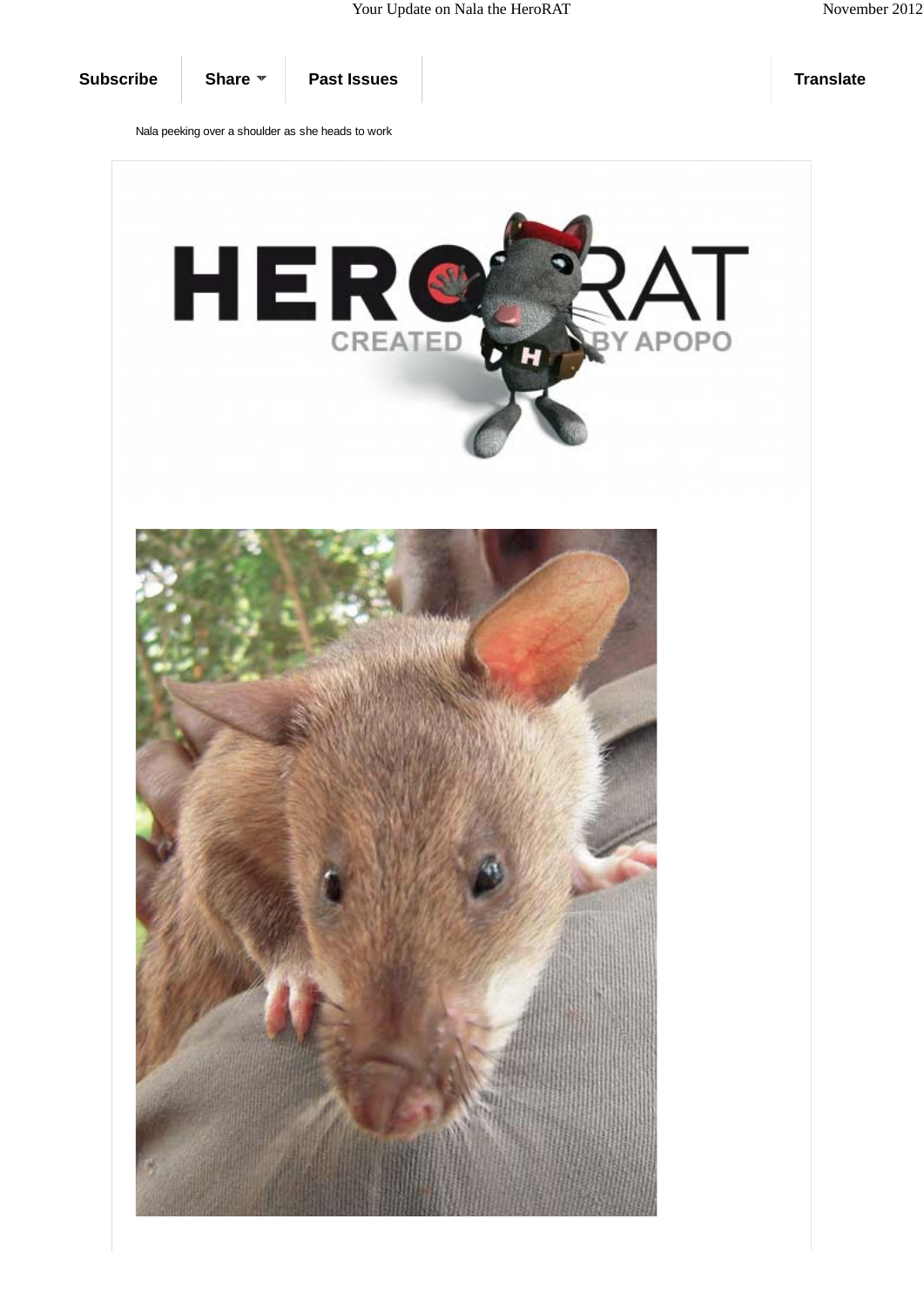Hello Friend,

Greetings from HeroRAT headquarters! I hope all is well in your part of the world. A lot has happened in my life as a HeroRAT, so I hope you're prepared for a big update.

Well the last time you heard from me, I was being trained in the "three hole" cage. One positive sample of TB and two neutral, or negative, pots were placed underneath the holes of the cage as a part of my training. In order to pass on to the next stage, I had to find the right one every time. It took a lot of hard work, but I got my sniffer in shape. I had to be sure to hold my nose in the hole long enough to let Fidelis my trainer know that I found the right one. I was so full of determination and made up my mind not to stop sniffing around until I passed every test!

I am now officially a TB-Detection HeroRAT! It turns out that I have done so well that I have graduated to the second line screening stage faster than anticipated. Fidelis always says I am a star among my peers and that motivates me to do even better. Now I am actually working and helping save lives of my Tanzanian people by detecting TB in sputum samples so that those with the disease can be identified and treated quickly. Boy was I excited about the chance to show everyone what I was made of!

Every morning I am placed in a long glass cage with ten holes beneath my paws. That's seven more holes than my last stage of training. Then Fidelis fits a row of samples to the bottom of the cage so that I can sniff for that pesky TB. Now I have to admit, I was a little shy at first because this was a big change. There were more trainers in the room to watch me, and I wanted to make everyone proud while earning my treats. Fidelis stayed right by my side, and he reassured me there was nothing to worry about. He was very patient with me and was a helpful guide when I needed him.

Last month my work got even more challenging but of course I was up for it. Traditionally, a liquid buffer is added to the TB sample when it first comes into our lab. The lab technicians add this buffer so my fellow HeroRATS and I have a large sample to sniff. The TB team had such confidence in our abilities to detect TB just about anywhere, that they asked us to sniff the samples without buffer. And guess what? They were right! I am able to detect the TB without any liquid added. This means less handling of the samples by the lab technicians. They do not have to risk exposure to TB before it is deactivated anymore. This means processing is now faster too; TB positive people can get their results and treatment more quickly. This was all so exciting for me!

I keep you in mind when I am working my hardest. I know I have your support and that is very important to me. Even when I am faced with challenges, I know you are at home rooting for me. Thank you for your support of the important work I do! Love and whiskers,